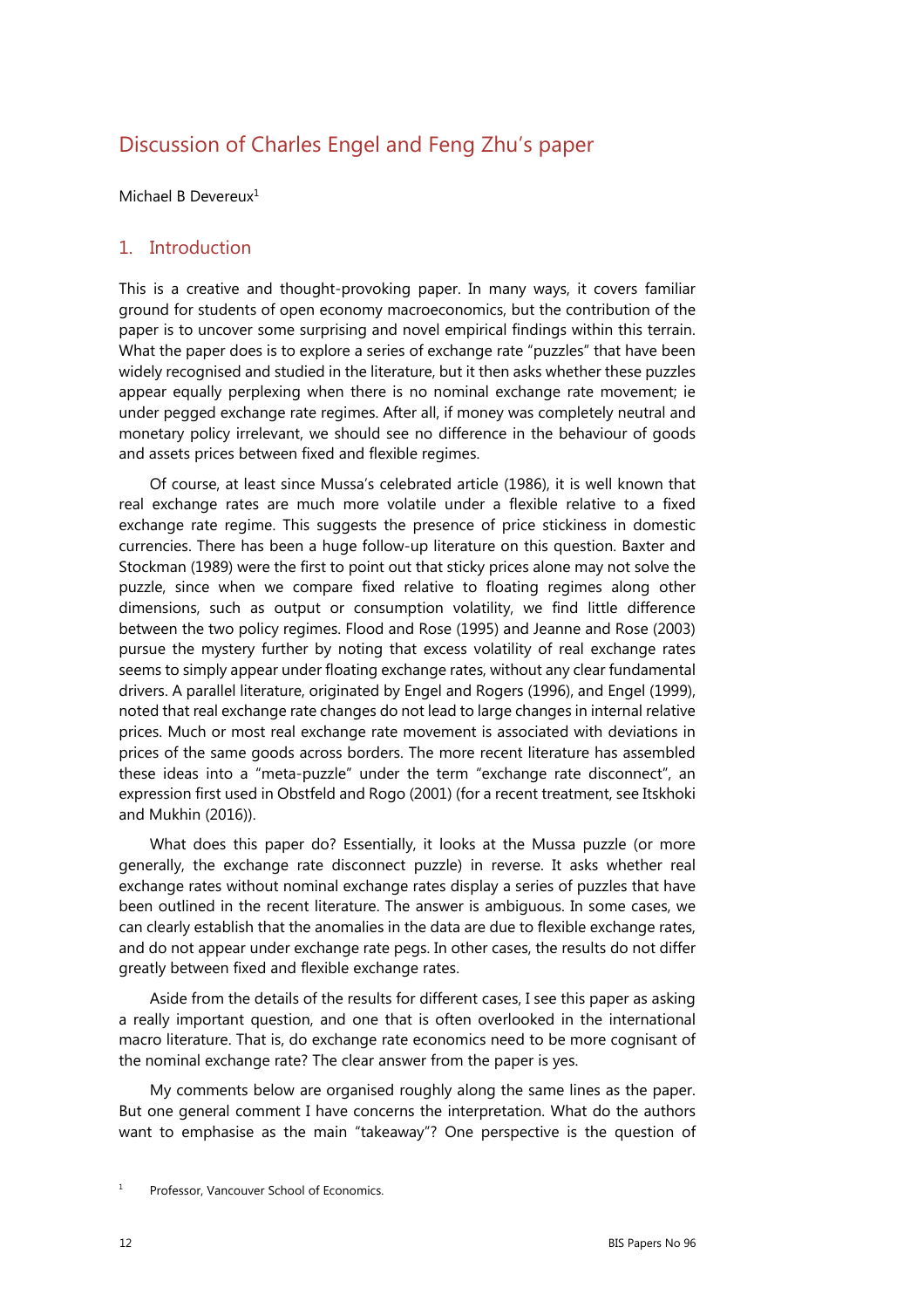whether exchange rate puzzles endure under fixed exchange rates. In this vein, one would take the message of the paper to say that, for many of the key anomalies found in the data, we should be looking more closely at the determinants of nominal exchange rates. But along different lines, one could see the paper as an attempt at a more insightful structural modelling of real exchange rates, untainted by volatility in nominal exchange rates. Both perspectives are interesting and potentially fruitful lines of inquiry. But they take us in different directions.<sup>2</sup>

The paper is long and comprehensive. It explores the whole range of anomalies that have been found in the exchange rate literature –the excess volatility of exchange rates, the uncovered interest parity puzzle, the exchange rate disconnect puzzle, the PPP puzzle, and the consumption correlation puzzle. My comments will mostly concern the excess volatility, exchange rate disconnect, and the PPP puzzle.

#### 2. Detailed comments

#### 2.1 Excess volatility

The first main result of the paper is that excess volatility in real exchange rates is particularly an attribute of floating exchange rate regimes. Of course this idea in itself is not new, but the paper provides a fresh perspective by deriving a various bound test of real exchange rate determination, based on the assumption that real exchange rates should be driven by the relative price of non-traded goods to traded goods. I am quite convinced by these results. They mirror previous work by Engel and others, although the particular test performed is different. Here I wish to give a theoretical interpretation of the results, and ask whether conventional open economy models can explain the different results under fixed and flexible exchange rates.

First, note that, following the decomposition in the paper, we can define the real exchange rate in logs as the sum of the nominal exchange rate and relative CPIs

$$
q = s + p^* - p
$$

which in turn, following the decomposition of Engel (1999) gives

$$
q = p_T^* + s - p_T + \alpha_N (p_N^* - p_T^* - (p_N - p_T))
$$

This says that the real exchange rate is the sum of the relative price of traded goods and the relative price of non-traded to traded goods across countries, weighted by the (assumed equal) share of non-traded goods in the CPI.

But tradable goods usually contain a non-traded component, (for instance distribution services may require non-traded goods as inputs). Assume the share of the fully traded good (which designated with a hat) is  $\kappa$ . Then we can write the traded good decomposition as

$$
\begin{aligned} p_{T}^* &= \kappa \hat{p}_T^* + \left(1 - \kappa\right) p_N^* \\ &= \hat{p}_T^* + \left(1 - \kappa\right) \left(p_N^* - \hat{p}_T^*\right) \\ &= \hat{p}_T^* + \frac{\left(1 - \kappa\right)}{\kappa} \left(p_N^* - \hat{p}_T^*\right) \end{aligned}
$$

 $\overline{2}$ The second approach motivates the paper by Berka, Devereux and Engel (2017).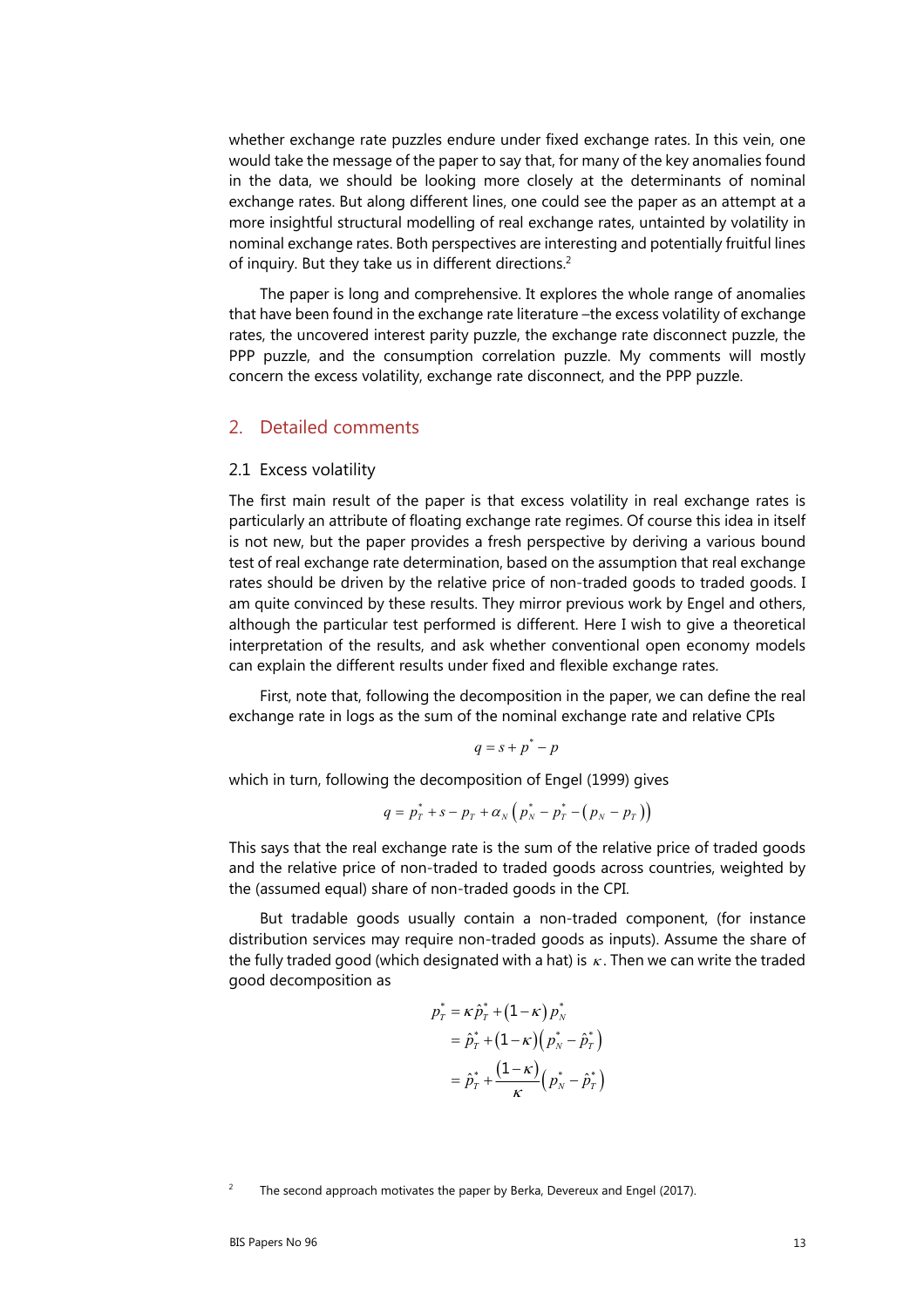Putting all this together, for the home and foreign countries, gives the real exchange rate

$$
q = \hat{p}_T^* + s - \hat{p}_T + \left[ \frac{(1 - \kappa)}{\kappa} + \alpha_N \right] (p_N^* - p_T^* - (p_N - p_T))
$$

$$
= \Delta + \left[ \frac{(1 - \kappa)}{\kappa} + \alpha_N \right] \Gamma
$$

where  $\Delta$  and  $\Gamma$  are implicitly defined.

The real exchange rate is decomposed into two components; the first due to the deviation from the law of one price in traded goods, the other due to movements in the internal relative price of traded to non-traded goods across countries. The question is how do the two terms behave under alternative exchange rate regimes? The various bounds tests in the paper focus exclusively on  $\Gamma$ . But in order to understand the difference between flexible and fixed exchange rate regimes from the viewpoint of a theoretical model, we also need a theory for  $\Delta$ .

We can break down  $\Delta$  into "pricing to market" and local currency pricing (LCP). Pricing to market is defined as a situation where firms deliberately set prices in order to exploit different conditions in different markets, for instances differences in demand elasticities in different countries could lead to markup differences. We can interpret these as differences in *expected*  $\Delta$ .<sup>3</sup> In this case we would have  $E(\Delta) \neq 0$ . An alternative perspective is that  $\Delta$  may fluctuate because of local currency pricing (LCP) and unexpected movements in exchange rates. Then variations in exchange rates would be coming from the term  $\Delta - E(\Delta)$ . Many recent New Keynesian open economy models exhibit variations in real exchange rates arising from LCP. The paper finds that volatility of  $\Gamma$  is systematically greater than volatility of  $q$  for fixed exchange rate countries, but significantly less than the volatility of *q* for flexible exchange rate countries. According to our above decomposition, this should imply that much of *q* in flexible regimes is driven by  $\Delta$  – either by pricing to market or LCP. This is quite consistent with Engel (1999) – where in fact all of  $q$  is driven by  $\Delta$ .

Now take a two-country model with productivity shocks, Calvo pricing, nontraded goods, and endogenous terms of trade, allowing for productivity shocks to traded goods. Then, I ask whether in this model we can we reproduce the variance bounds results in the data. In the model, all variation in  $\Delta$  is due to LCP. I calibrate so

that  $\left| \frac{(1-\kappa)}{\kappa} + \alpha_{\scriptscriptstyle N} \right| = 1.$  $\begin{bmatrix} & k & \\ & & \end{bmatrix}$  $\frac{(1-\kappa)}{2} + \alpha_{N}$  = 1.5.

Figures 1 and 2 illustrate the response to a productivity shock in the traded goods sector, under fixed and flexible exchange rates, while Table 1 reproduces the theoretical variances implied by the model. Figure 1 shows that the full response of *q* is attributed to  $\Gamma$  under the fixed exchange rate regime. By definition of the model,  $\Delta = 0$  in this case. The real exchange rate appreciates in response to the productivity shock. Figure 2 shows that under a flexible exchange rate regime, the response of  $\Gamma$ 

<sup>3</sup> Many papers have developed models of pricing to market. See Dornbusch (1987), and Atkeson and Burstein (2008), for instance.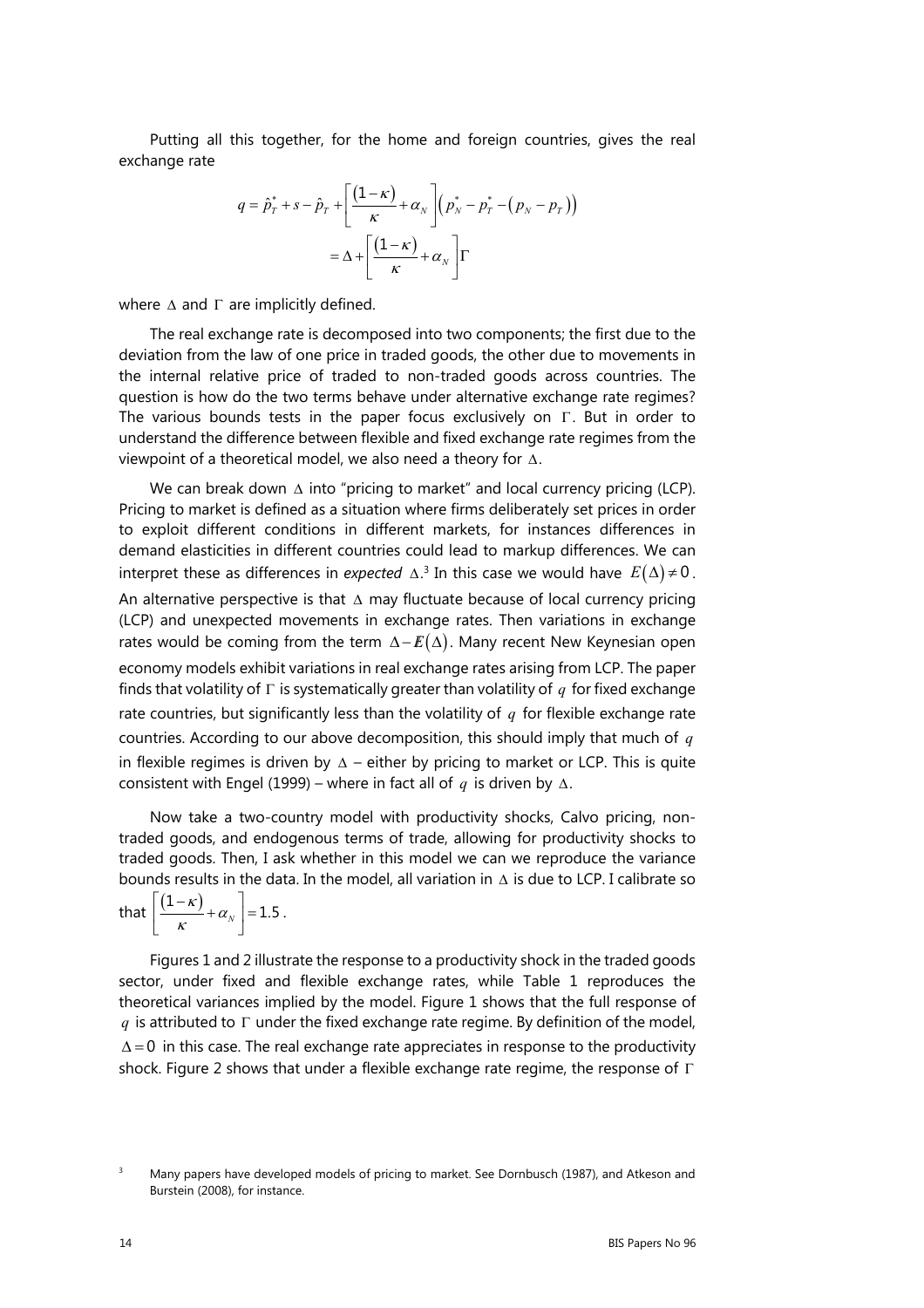

is approximately the same, but now  $\Delta$  falls, so we do get an "excess volatility" in the real exchange rate.

Can the model explain the variance bounds findings of the Engel and Zhu paper? Table 1 shows that the fixed exchange rate regime satisfies exactly the condition  $\sigma_q = 1.5 * \sigma_r$ .<sup>4</sup> Under flexible exchange rates, the volatility of  $\Gamma$  is almost the same, while now the volatility of  $\Delta$  increases to about the same size as  $\Gamma$ . We now find that  $\sigma_q = 2.9$  and  $1.5\sigma_{\Gamma} = 2.2$ , so that  $\sigma_q > 1.5 * \sigma_{\Gamma}$ . So we obtain "excess volatility", in the sense that we get the same ranking of volatilities as in the paper. But the magnitude is not large. The reason is that, while  $\Delta$  is volatile,  $\Delta$ , and  $\Gamma$  are negatively correlated (as can be seen from Figure 2). So while the results do accord with the paper's variance bounds results, they do not nearly explain the data. To see this more clearly, Table 2 reports the same objects in European data (taken from Berka et al (2017)), where we compare the within-euro zone exchange rates to the floating exchange rate European countries, using Eurostat data for prices. We see that the European data do accord with the findings of the Engel-Zhu paper, notably that the variance bounds test is

4 I use standard deviations rather than variances for ease of interpretation.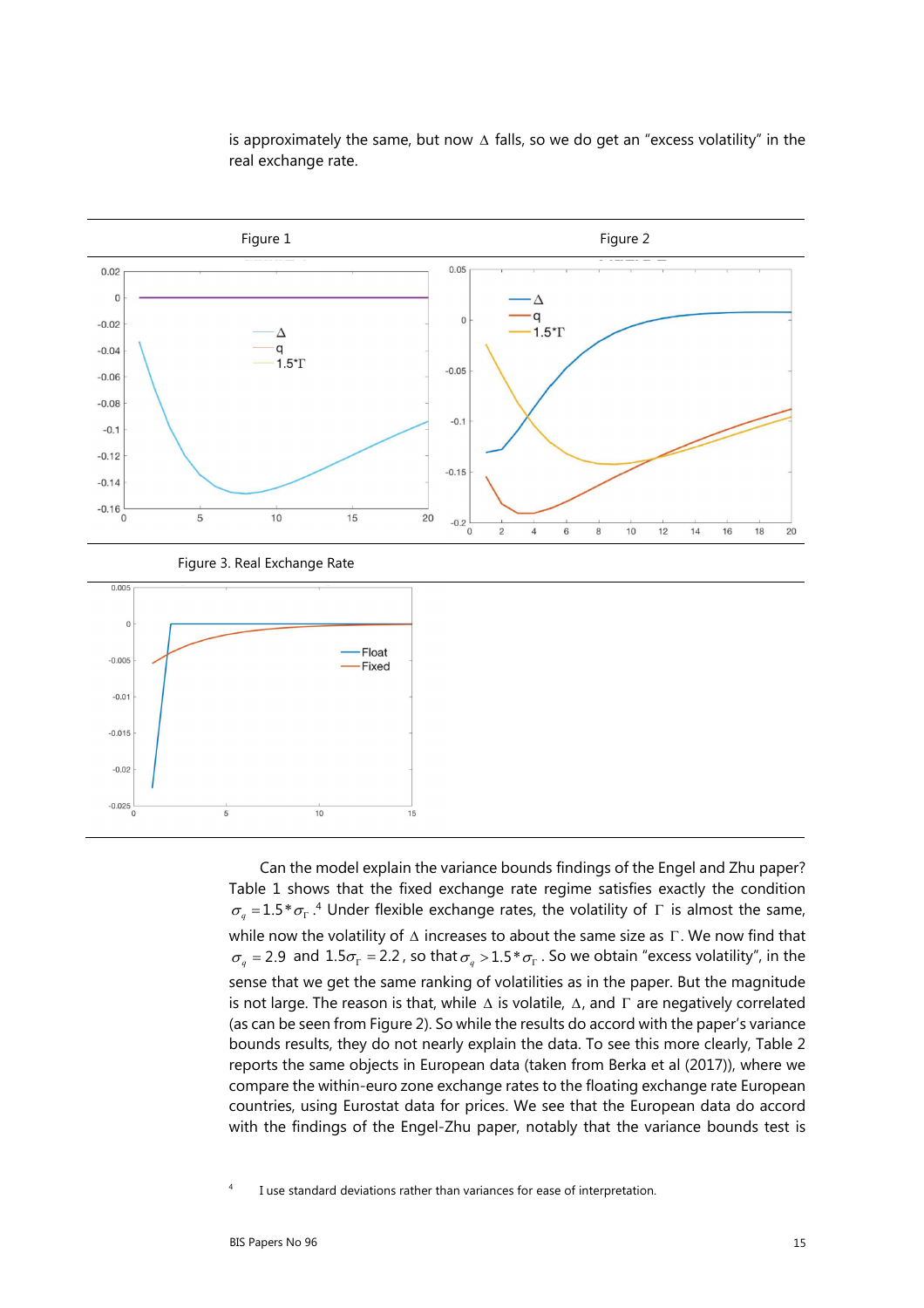satisfied (just) for the euro zone, but not for the floating countries. But the difference between these data and the model is that the increase in volatility of  $q$ , and  $\Delta$  in comparing the euro zone with the floating regimes is much greater in the data than in the model. Thus, we are left with a puzzle in explaining excess volatility under flexible exchange rates.

| Model    |      |     | Table 1     | Data          |     |     | Table 2     |
|----------|------|-----|-------------|---------------|-----|-----|-------------|
| Case     |      |     | $1.5\Gamma$ | Case          |     |     | $1.5\Gamma$ |
| Fixed    | 2.3  |     | 2.3         | Fixed (EZ)    | 3.3 | 2.8 | 3.2         |
| Flexible | 2. 9 | 1.4 | 2.2         | Flexible (EU) | 7.0 | 6.0 | 4.3         |

# 2.2 Real exchange rate modelling and exchange rate disconnect

One implication one could draw from the results of the paper is that understanding and modelling real exchange rates is likely to be more successful when we focus on real exchange rates among fixed exchange rate countries. As we saw above, the theoretical variance bounds tests are generally satisfied for countries that have bilaterally fixed exchange rates. This is an intriguing hypothesis, and deserves to be followed up. The obvious framework to test is the Balassa-Samuelson model. The paper finds evidence for the real exchange rate-productivity link within a variance bounds limit test. But it is worth a deeper investigation, using structural models of the real exchange rate. Some evidence for the usefulness of the Balassa-Samuelson model for the euro zone is presented in Berka and Devereux (2013), who find a tight link between real exchange rates and real GDP per capita, both in cross section and time series, for the euro zone countries, and Berka, Devereux and Engel (2017), who find strong support for an amended version of the Balassa-Samuelson model among euro zone countries using measures of sectoral productivity (again both in time series and cross section). With the expanded availability of sectoral and micro price data for many countries, this approach is likely to be further developed over time.

# 2.3 The PPP puzzle

An interesting finding of the paper is that real exchange rate persistence is no less under fixed rates than under flexible exchange rates. At first glance, this seems surprising. Most reading of the literature would suggest that the driving force of both excess volatility and persistence in real exchange rates comes from movements in nominal exchange rates. But it is important to note that persistence in relative prices is quite different from excess volatility. One could make the case that, in a theoretical sense, persistence in real exchange rates should be greater under fixed exchange rates. This is because real exchange rate adjustment in fixed exchange rate areas can take place only via slow movement in relative prices across regions, while the same adjustment can in principle be achieved much more quickly within a flexible exchange rate arrangement. Figure 3 shows an example of this, comparing adjustment under fixed and flexible exchange rates with a temporary government spending shock within the model described in the previous section. We see indeed that, while the amplitude of the real exchange rate response to a government spending shock is substantially greater in a flexible exchange rate regime, the persistence is greater under a fixed exchange regime. Fixed exchange rates embody intrinsic persistence that is not necessarily a characteristic of a flexible regime.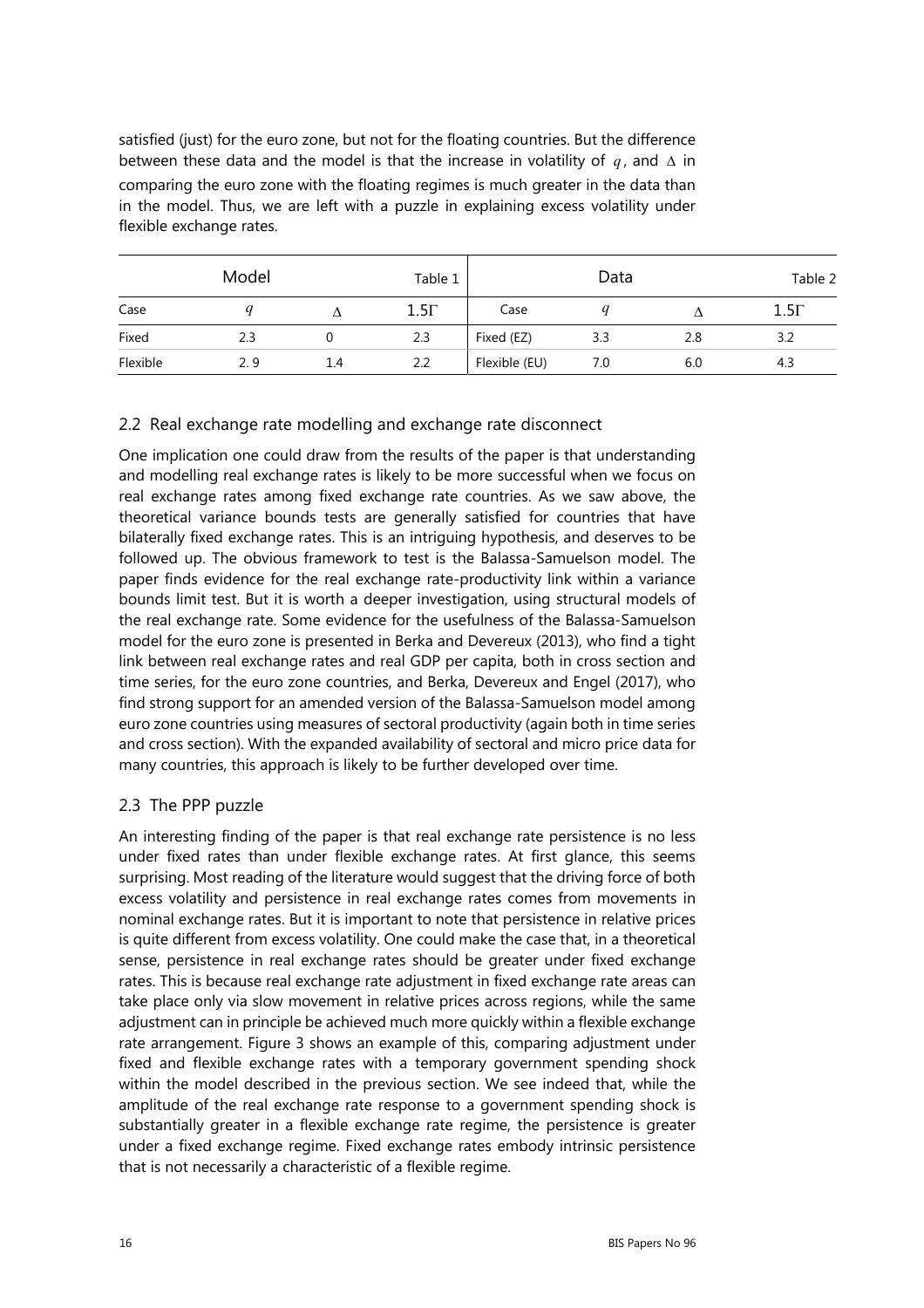Persistence in relative prices can also be driven by large heterogeneity in speeds of price adjustment. This point is extensively explored in Carvalho and Nechio (2011).

To see this, take two sectors 1 and 2, with two regions E and W. Say that the real exchange rates are among E and W are driven by AR(1) processes as follows.

$$
q_1 = \lambda_1 q_{1,-1} + u
$$
  

$$
q_2 = \lambda_2 q_{2,-1} + u
$$

Then the overall real exchange rate is defined as:

$$
q = \frac{q_1 + q_2}{2}
$$

Carvalho and Nechio (2011) show that the aggregate real exchange rate will be an ARMA(2,1) process, as follows

$$
q = (\lambda_q + \lambda_2)q_{-1} - \lambda_1 \lambda_2 q_{-2} + u - \frac{\lambda_1 + \lambda_2}{2}u_{-1}
$$

Then, persistence in the real exchange rate will be driven by the largest root (most persistent sector) of the underlying sectoral real exchange rates. Again however, this will not depend on the nominal exchange rate. Persistence within countries could be just as great as that across countries.

## 2.4 Consumption risk-sharing

An interesting finding of the paper is that consumption risk-sharing does not seem to be linked to the nominal exchange rate. For the most part, risk-sharing seems to be similar across countries within fixed exchange rate systems as across flexible exchange rate systems, even when one explicitly accounts for the role of real exchange rate movements in risk-sharing (ie the Backus-Smith condition). This is a surprising finding, and seems to be at variance with the results of Hadzi-Vaskov (2008), Hess and Shin (2008), and Devereux and Hnatkovska (2013). It is not clear to me what is driving the difference in results. It will be interesting to explore further the different specifications.

## 3. Conclusions

This paper has set out a series of interesting results on the properties of real exchange rates under fixed exchange rate regimes. One the one hand, it suggests an agenda for exploring and testing models of real exchange rates without being "contaminated" by nominal exchange rates. On the other hand, it underscores the importance of nominal exchange rates in any theoretical approach to understanding real exchange rate anomalies. In this respect it seems to accord well with an idea often associated with the BIS. That is, that monetary economies are very different from standard theoretical general equilibrium models.

## References

Atkeson, A and A Burstein (2008): "Trade costs, pricing-to-market, and international relative prices", *American Economic Review*, vol 98, no 5, pp 1998–2031.

Baxter, M and A Stockman (1989): "Business cycles and the exchange rate regime: some international evidence", *Journal of Monetary Economics*, vol 23, pp 377–400.